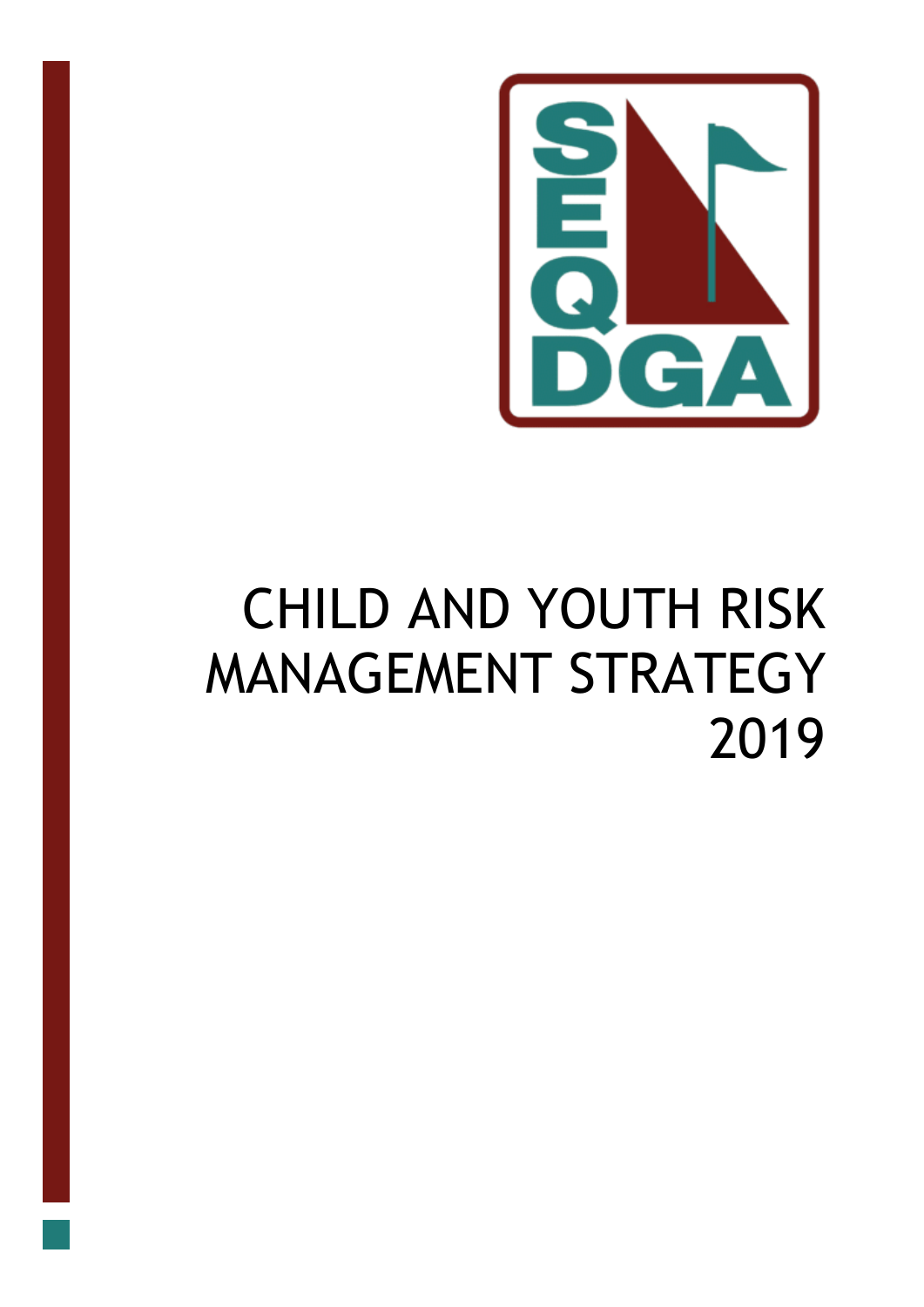# Table of Contents

| $2^{\circ}$     | CODE OF CONDUCT FOR INTERACTING WITH CHILDREN AND YOUNG PEOPLE  3 |  |
|-----------------|-------------------------------------------------------------------|--|
| 3 <sup>1</sup>  |                                                                   |  |
| $\overline{4}$  |                                                                   |  |
| $5\overline{)}$ |                                                                   |  |
| $6\overline{6}$ |                                                                   |  |
| $7^{\circ}$     |                                                                   |  |
| 8               |                                                                   |  |
| 9               |                                                                   |  |
| 10 <sup>1</sup> |                                                                   |  |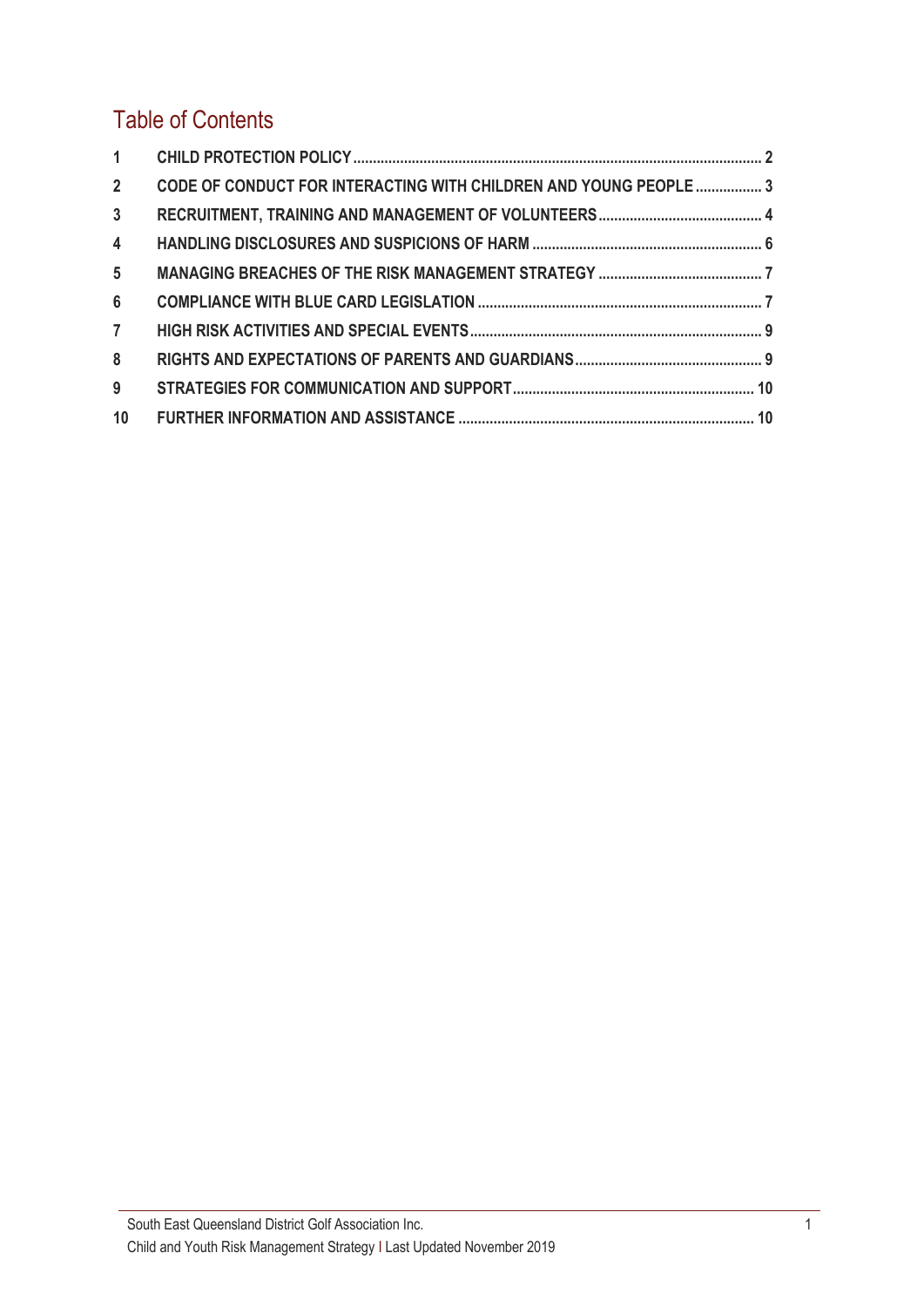# 1 Child Protection Policy

#### 1.1 Purpose

- To prevent foreseeable harm to children and young people in South East Queensland District Golf Association's care
- To ensure that all relevant volunteers who work within South East Queensland District Golf Association are assessed for their suitability to work with children under the *Working with Children (Risk Management and Screening) Act 2000* (where exemptions do not apply)
- To ensure that all people involved with the operations of the association are aware of their responsibilities in relation to the above

## 1.2 Who Must Comply with this Policy

- Workers, including volunteers, employees, contractors and any work experience students and students on placement
- Coaches, officials and management committee members
- Participants, members, parents, guardians, spectators and sponsors
- Children and young people

## 1.3 Statement of Commitment

South East Queensland District Golf Association is committed to the safety and wellbeing of all children and young people who use its services and is dedicated to protecting them from harm.

The association therefore:

- Ensures that all members treat children and young people with respect and understanding at all times
- Ensures that those who deal with children and young people within the organisation undergo blue card screening and hold a blue card (where exemptions do not apply)
- Prohibits any forms of abuse against children
- Carefully selects, screens and monitors people whose roles require them to have contact with children
- Ensures the association's code of conduct for interacting with children and young people is promoted, enforced and reviewed
- Provides clear procedures for raising concerns or complaints
- Provides education and/or information on child abuse and child protection

## 1.4 Implementing the Policy

This policy will be effective from the date upon which it is adopted by the association's management committee. A copy of this policy will be made available to all management committee members and volunteers who work with children and young people and these personnel are expected to familiarise themselves with it. All members will be made aware of the policy.

## 1.5 Monitoring Compliance

Compliance with this policy will be monitored by the association's management committee via regular liaison with volunteers and members.

South East Queensland District Golf Association Inc.

Child and Youth Risk Management Strategy I Last Updated November 2019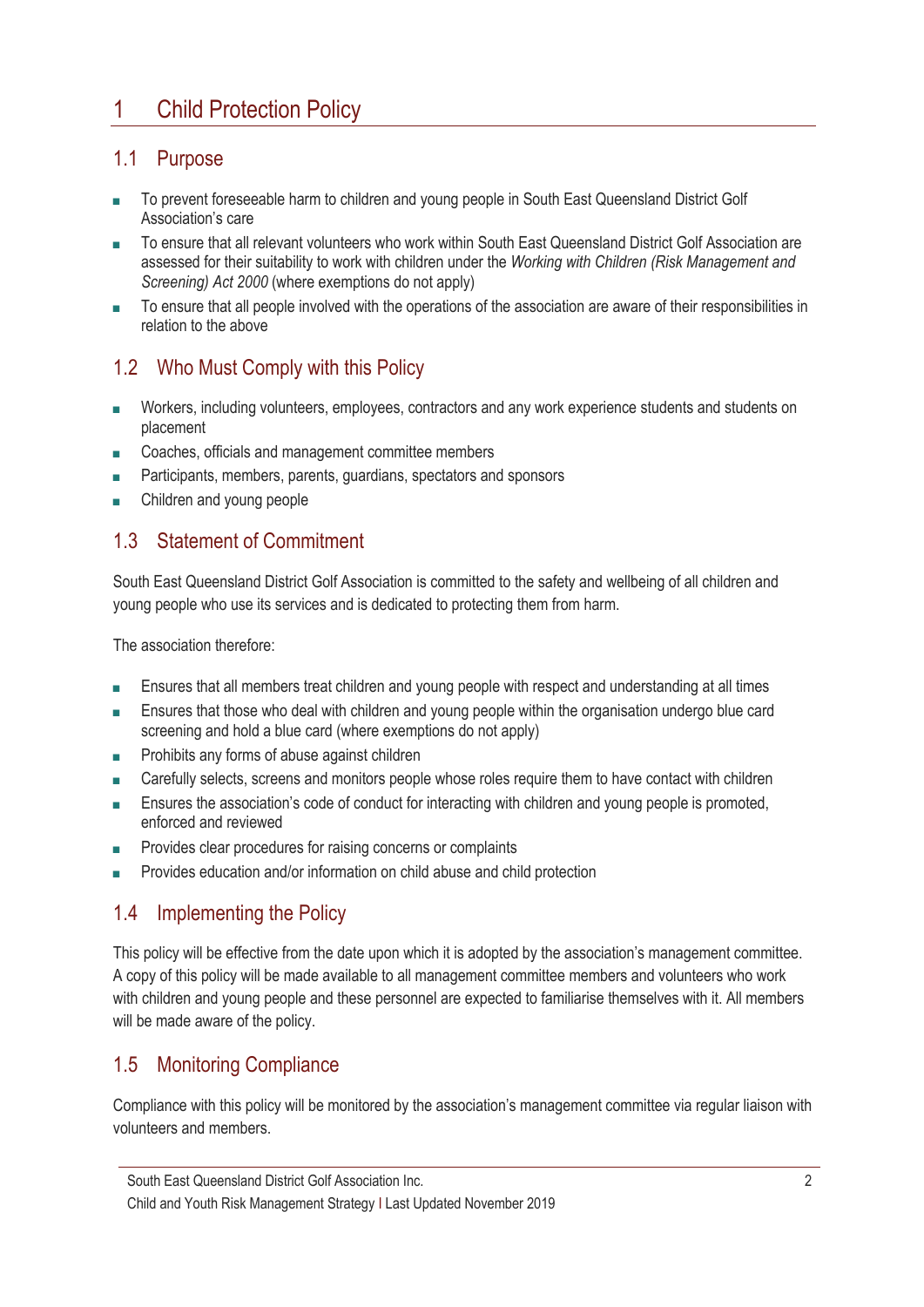## 1.6 Breaches

The association will review any allegations of breaches of this policy and will take steps to minimise the risk of further breaches. Non-compliance with the *Working with Children (Risk Management and Screening) Act 2000* will result in penalties imposed under the Act. Refer to the Act for information regarding failure to comply.

## 1.7 Evaluation and Review

This policy will be reviewed annually, in line with the association's review of its entire child and youth risk management strategy. The policy will be reviewed with regard given to any aspects of the document that require changes. The association's management committee will conduct this review.

## 1.8 Policy

All volunteers within South East Queensland District Golf Association who directly and/or individually deal with children under the age of 18 years will undergo blue card screening and will hold a blue card (where exemptions do not apply). A volunteer, unless exempt, must have a validated blue card before they start working with children and young people.

Those relevant volunteers who do not undergo blue card screening or hold a blue card will not be permitted to deal with children or young people. If a person's application for a blue card is refused and a negative notice is issued by Blue Card Services, South East Queensland District Golf Association will refuse that person's involvement with children and young people registered with the association.

Association volunteers are not required to undergo blue card screening or hold a blue card where exemptions apply (as defined by Blue Card Services).

Where there is evidence, disclosure or reasonable suspicion of harm or abuse to a child or young person within the association, Child Safety Services or the police will be notified immediately. All disclosures and allegations of child abuse will be dealt with promptly, seriously, sensitively and confidentially. A person will not be victimised for reporting an allegation of child abuse and the privacy of all persons concerned will be respected.

# 2 Code of Conduct for Interacting with Children and Young People

## 2.1 Code of Conduct

- Use appropriate language when dealing with children and young people
- Do not make inappropriate physical contact with any children or young people
- If coaching, maintain professional relationships with children and young people within the association and treat them with the same respect you would offer an adult
- Do not tolerate bullying within the association, either amongst children and young people, or from adults towards children and young people
- Place the safety and welfare of children and young people above all else
- Report all violent and illegal acts
- Set a good example for children and young people within the association by the way you dress, speak and act

South East Queensland District Golf Association Inc.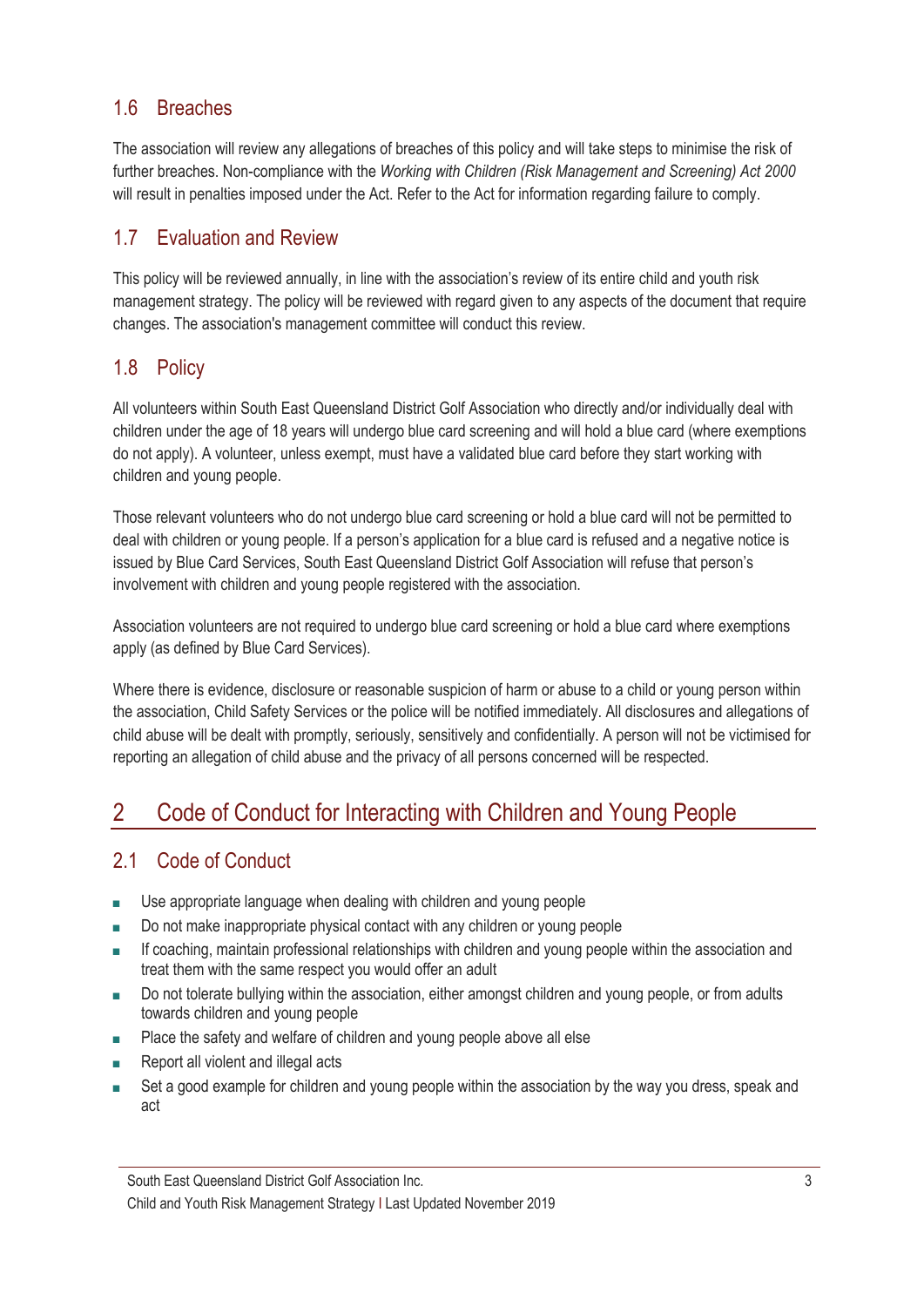If anyone within the association is faced with an ethical dilemma, they should ask themselves:

- Is this action legal?
- Will the decision be in the best interest of the child or young person?
- Do I have all relevant information to make an informed, responsible decision?
- Is it consistent with the organisation and its policies?
- Do I think it is the right thing to do? If not, why not?
- Would other people think it was the right thing to do? If not, why not?
- What will the consequences be for our organisation, for my colleagues and for me?
- Can I justify my actions?
- What will happen if this matter becomes public, for example, in the media?

# 3 Recruitment, Training and Management of Volunteers

To assist with effective child protection, South East Queensland District Golf Association will implement appropriate recruitment, selection, screening, induction, monitoring and management of volunteers who work with children and young people within the association.

## 3.1 Recruitment

Volunteers will come from varied sources. They may be members themselves, past members, people from the local community, friends or relatives. South East Queensland District Golf Association has considered the best ways to recruit workers.

When recruiting, the association should include a clear position description for all vacancies to help potential volunteers identify roles which they could fill, and to assist the association in determining the suitability of the potential volunteer for the available position.

In identifying the methods most suitable for finding volunteers, the association has considered the following:

- Personal contact (i.e. asking potential helpers for assistance, face-to-face) is usually most successful
- It is necessary to create an awareness of the association's volunteer opportunities by effectively communicating the requirements of the organisation through publicity, promotion and personal interaction
- Some volunteers must be elected or appointed under the association's rules (for example, the committee)

Any person nominated by the association to recruit volunteers will implement this child and youth risk management strategy in all recruiting activities. In particular, applicants for positions dealing with children will be required to demonstrate an ability to comply with child safety requirements and will be informed that it will be mandatory for them to hold and maintain a blue card while working for the association (where an exemption does not apply).

## 3.2 Selection and Screening

Once identified, volunteers will be screened against the advertised position description to ensure their fit with the association and with the roles to be filled.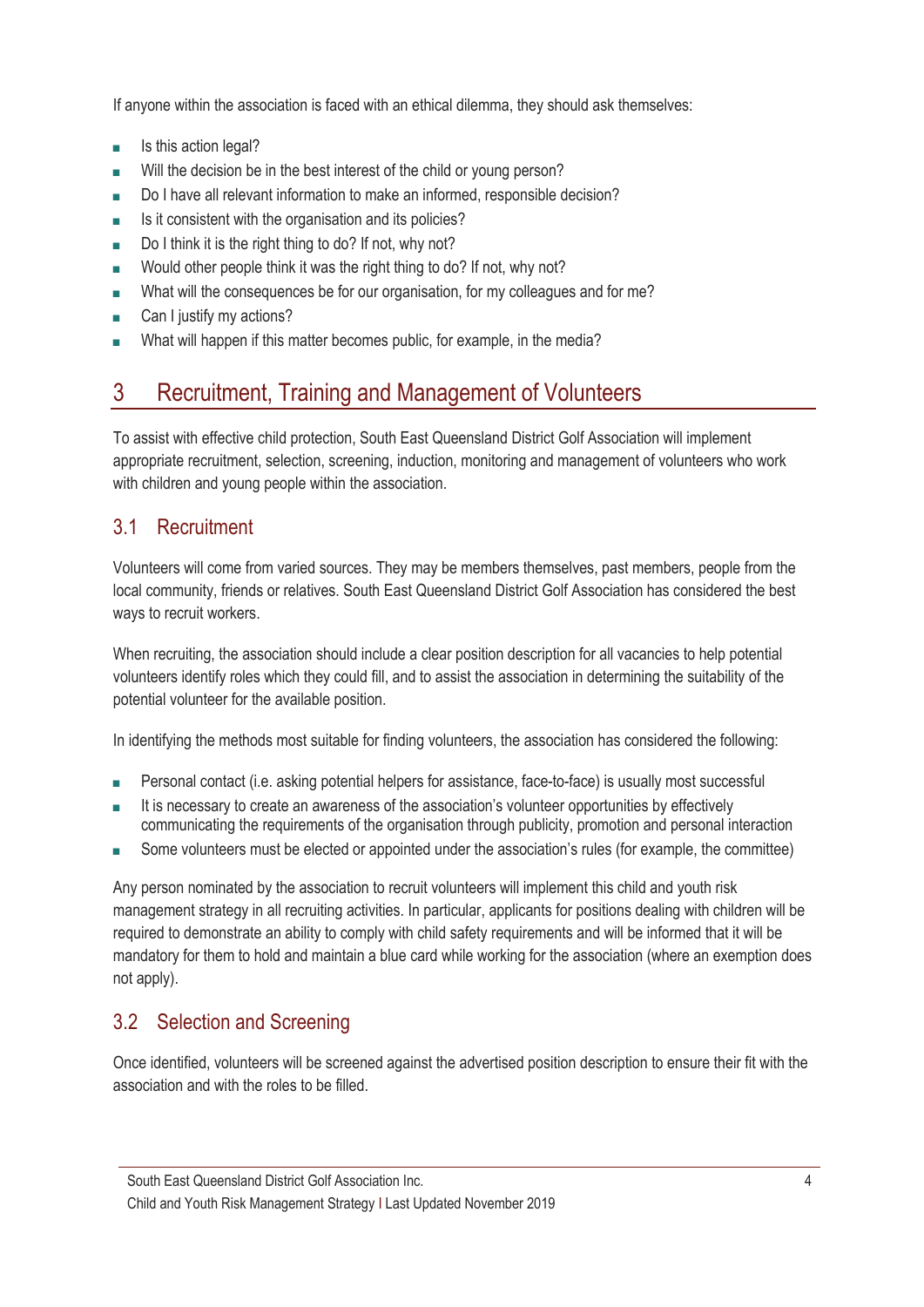In screening volunteers, the association recognises the importance of assessing their skills, experience and availability, or their commitment to gathering the necessary skills and experience, to match them to the needs of the association.

As an organisation with a responsibility to provide a safe and supportive environment for children and young people, the association understands the importance of questioning inconsistencies in a potential volunteer's work history and in following up with professional and character referees.

The process that the association will follow in selecting and screening its volunteers is illustrated below:



## 3.3 Induction and Training

Once new volunteers have been successfully recruited and screened, the association will ensure their effective induction. Induction will include making volunteers aware of the following:

- The association's commitment to an environment which is safe and friendly to children and young people
- The association's child and youth friendly policies, codes of conduct and procedures
- Procedures to follow when harm is disclosed or suspected
- Their rights and responsibilities
- What is expected of them
- What they can and can't do the boundaries of their roles
- The roles of the key people in the association and to whom they should report or go to for help
- What to expect if there is an allegation of harm made against them or to them
- Reporting and grievance procedures

Once selected, people working with children and young people will be required to obtain a blue card (where an exemption does not apply). The association's blue card register will be used to monitor who within the association holds a current blue card, as well as blue card numbers and expiry dates.

Training will be offered to volunteers to outline their responsibilities under the association's codes of conduct and other organisational policies. Training will also be offered that alerts volunteers to the nature of harm which can occur to children and young people, and how to respond to disclosures or suspicions of harm. Training will aim to enhance the skills and knowledge of volunteers, reduce exposure to risks and support friendly environments for children and young people.

The association may use information sheets, training materials and strategies to help volunteers, members and parents identify and manage risks of harm. Training should not only be conducted when a person begins service. Rather, ongoing improvement grows from continuous learning, meaning that regular training opportunities should be made available to volunteers. Training that is properly planned and well-executed will increase confidence, improve the competency of those people the organisation relies upon and will motivate volunteers to achieve organisational objectives.

Training can be either formal or informal. Formal training is that which is provided in a structured manner, such as the training required for accreditation or certification (for example, first aid certificates and TAFE courses).

South East Queensland District Golf Association Inc.

Child and Youth Risk Management Strategy I Last Updated November 2019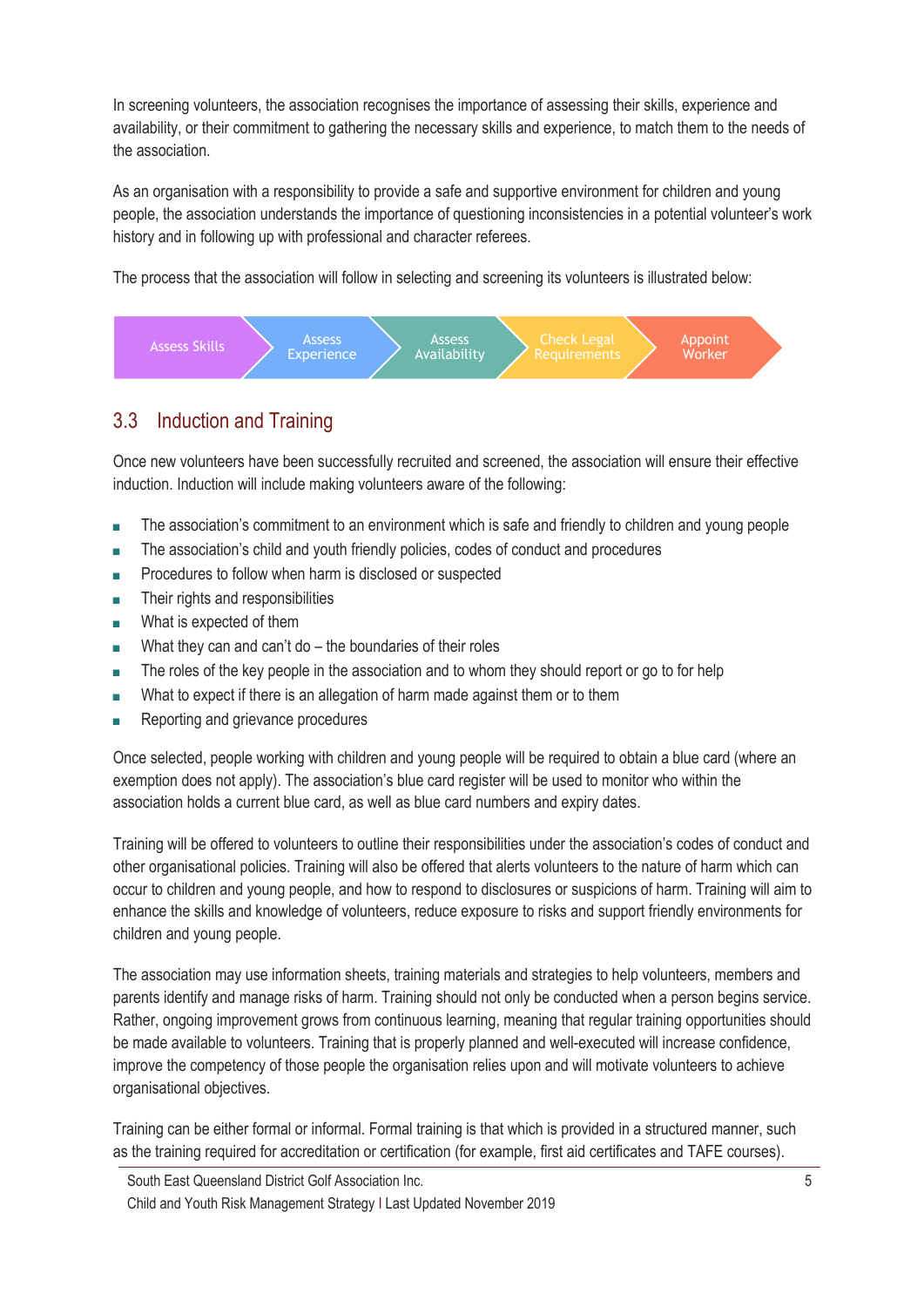Informal training is non-structured education that is focused on conveying important information that will assist volunteers to do their jobs and to understand their roles and responsibilities. 'Learning by doing' is well recognised for its effectiveness and can be successfully implemented in volunteer organisations. It is important that adequate supervision is provided by experienced people where 'learning by doing' is being conducted.

When looking to formally train volunteers, the association should remember that it may be able to access government funding to pay for (or to subsidise) the costs of training.

# 4 Handling Disclosures and Suspicions of Harm

#### 4.1 Receiving a Disclosure

If association volunteers are confronted with disclosures of harm or suspect harm to a child or young person, they will respond professionally and in the best interests of the child or young person subjected to the alleged harm. Complaints will be dealt with promptly, seriously, sensitively and confidentially.

Any person confronted with disclosures of harm will:

- Not react in a shocked or critical way
- Reassure the child or young person that they have done the right thing in telling
- Explain that they need to tell someone else who can help the child or young person
- Reassure the child or young person that they will only tell someone who will make them safe
- Ultimately believe the child or young person and assume that they are telling the truth
- Ask only non-leading questions
- Only ask the child or young person enough questions to determine the need to report the matter to the Queensland Police Service or Child Safety Services

## 4.2 Dealing with a Disclosure

Following a disclosure of harm from a child or young person, the association will investigate whether the allegation should be reported to the Queensland Police Service or Child Safety Services. If the incident(s) are serious or criminal in nature, the association's response should be immediate. All other allegations should be actioned as soon as possible, preferably within 24 hours. For allegations of a serious or criminal nature, the association will follow these guidelines:

- If the allegation involves a child at risk of harm, the incident should be immediately reported to the police and/or Child Safety Services
- The association will contact Child Safety Services for advice if there is any doubt whether the complaint should be reported
- If the child's parent(s) or guardian are suspected of committing the abuse, the association will report the allegation to the Queensland Police Service and/or Child Safety Services immediately

Strict confidentiality, impartiality, fairness and due process must be maintained at all times. Under no circumstances will South East Queensland District Golf Association conduct its own investigations into any serious allegations or allegations of a criminal nature.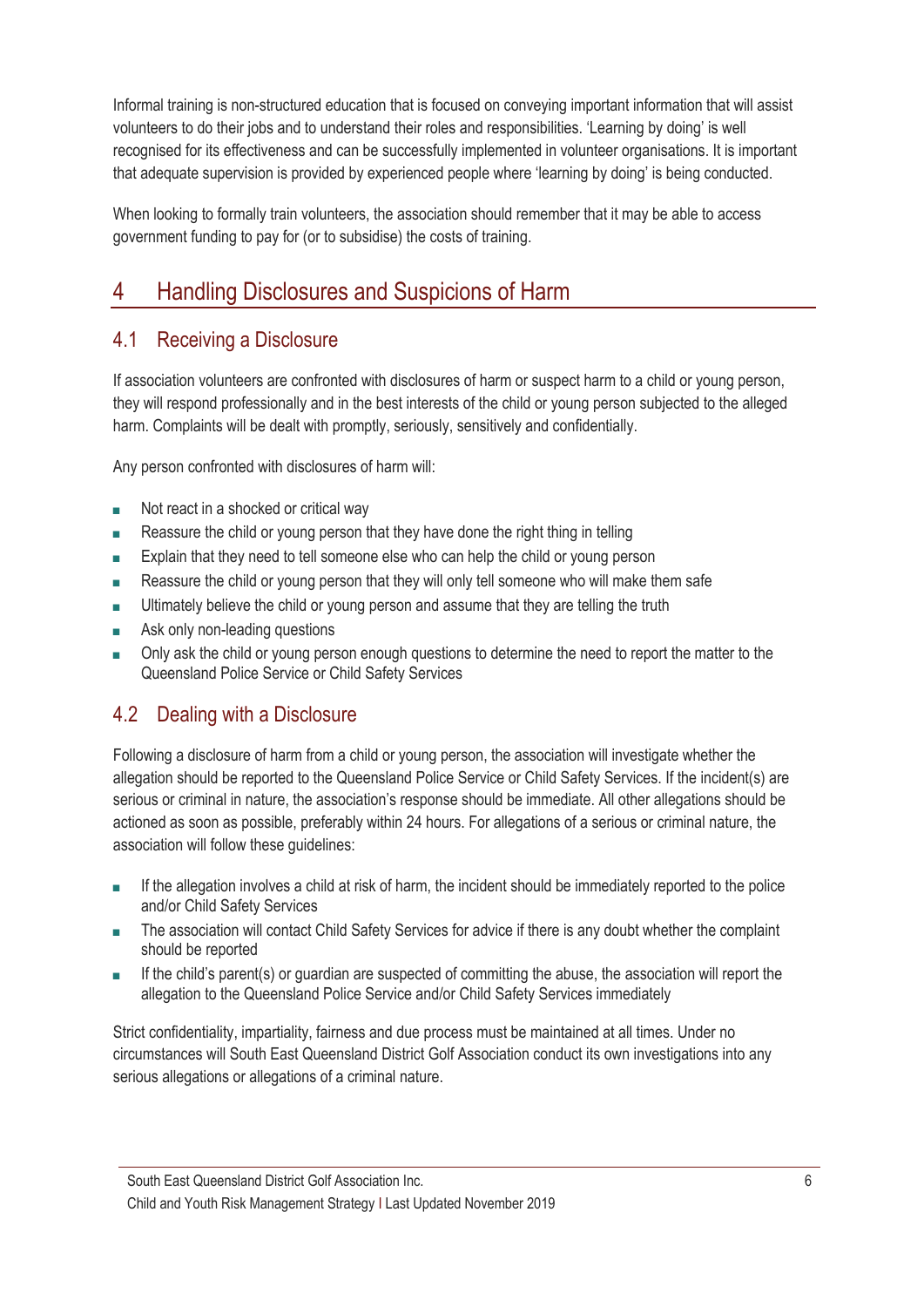# 5 Managing Breaches of the Risk Management Strategy

The association will review any allegations of breaches of the child and youth risk management strategy and will take steps to minimise the risk of any further breaches.

Breaches will be managed in a fair, unbiased and supportive manner. The following will occur:

- All people concerned will be advised of the process
- All people concerned will be able to provide their version of events
- The details of the breach, including the versions of all parties and the outcome, will be recorded
- Matters discussed in relation to the breach will be kept confidential
- An appropriate outcome will be decided

Depending on the nature of the breach, outcomes may include:

- Emphasising the relevant component of the child and youth risk management strategy, for example, the code of conduct
- Providing closer supervision
- Further education and training
- Mediating between those involved in the incident (where appropriate)
- Disciplinary procedures if necessary
- Reviewing current policies and procedures and developing new policies and procedures if necessary

Non-compliance with the *Working with Children (Risk Management and Screening) Act 2000* will result in penalties imposed under the Act. Refer to the Act for information regarding failure to comply.

# 6 Compliance with blue card legislation

South East Queensland District Golf Association will comply with blue card legislation by ensuring that all relevant volunteers within the association undergo blue card screening and obtain a blue card (where exemptions do not apply).

The association's management committee will assist relevant volunteers in seeking approval to work with children from Blue Card Services. Compliance with the child protection policy included within this risk management strategy will help ensure that the association complies with blue card legislation.

#### 6.1 Blue card requirements

The association will respect the confidentiality of information relating to applications by volunteers for blue cards and will maintain appropriate systems to protect the privacy of applicants.

To comply with the child protection policy, the association will:

- Appoint a 'contact person', who will be responsible for managing blue cards within the organisation
- Develop policies and procedures about deciding who requires a blue card and who is exempt, as per the Act
- Ensure that all information in relation to blue card applications is kept confidential
- Maintain a blue card register of all volunteers

South East Queensland District Golf Association Inc.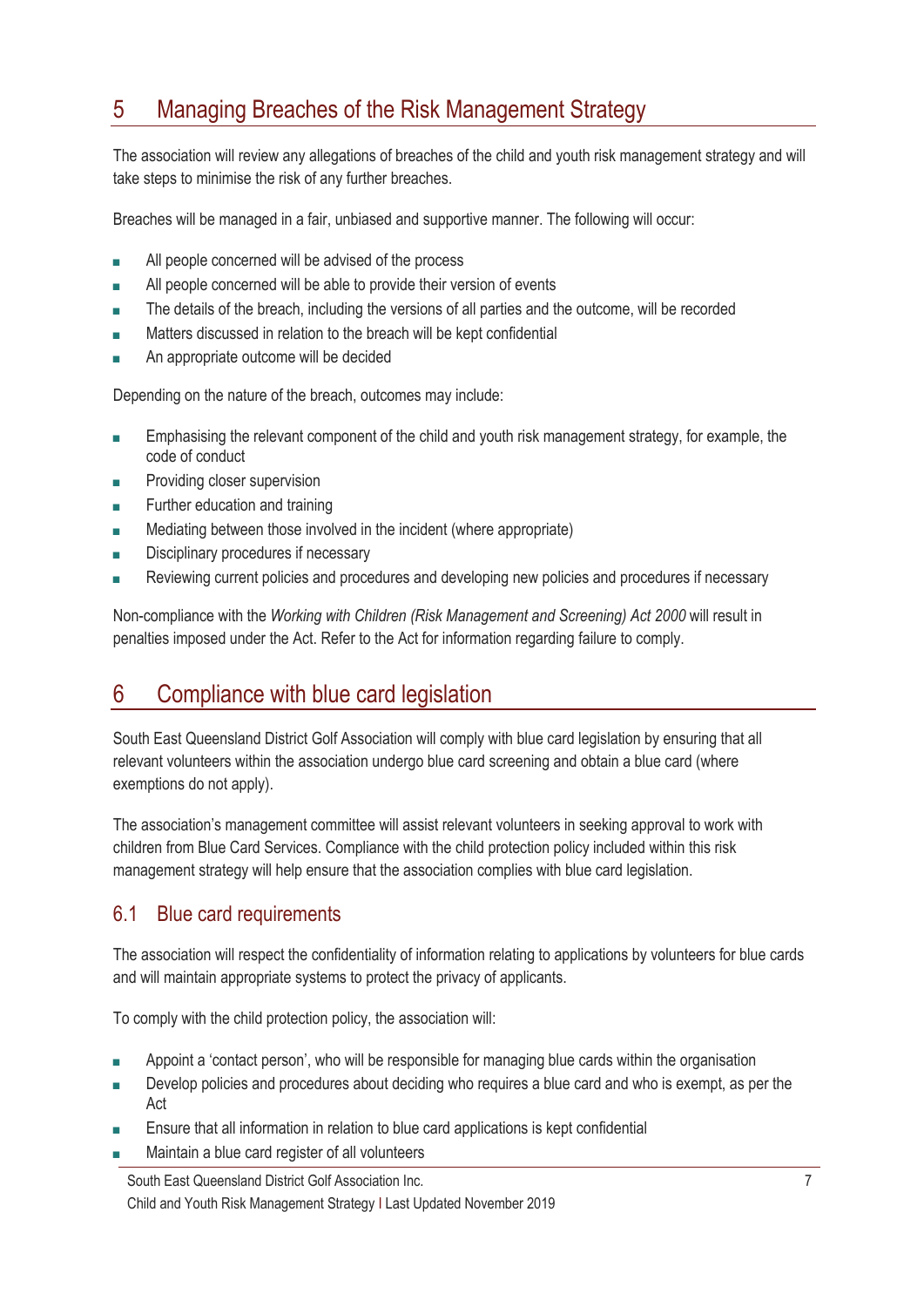The association 's blue card register will include:

- The name and date of birth of every volunteer and staff member who deals with children and young people within the association
- Whether or not each person requires a blue card (if not, why not; e.g. if an exemption applies)
- The type of employment (e.g. paid or volunteer)
- When the person applied and/or the date of issue of the blue card and the blue card number
- The expiry date of the blue card
- The renewal date (at least 30 days before expiry date to allow volunteers to continue working in childrelated employment)
- Confirmation of a valid blue card (for volunteers who have existing blue cards from other volunteer roles)
- Any change in status to a blue card (e.g. a change in police information or the blue card is cancelled or suspended)
- When a volunteer leaves the organisation and the date Blue Card Services was informed
- Any change of personal information of a volunteer, including the date they informed Blue Card Services

At the initial application stage, the association should:

- Notify all applicants that by signing the application form they are consenting to the screening process under the Act
- Certify that the 'contact person' has sighted documents to confirm a volunteer's identity as prescribed under the Act
- Carefully check through the application form to ensure all sections have been appropriately completed
- Be aware that while paid personnel can commence employment after an application form has been submitted to Blue Card Services, volunteers and trainee students must not commence regulated employment until they hold a valid blue card
- Explicitly warn all potential staff (employees, volunteers and students) that it is an offence for a 'disqualified person' to sign a blue card application form or a renewal form. It is an offence for an employer not to provide this warning
- Inform prospective volunteers who may be 'disqualified persons', that in certain circumstances, they may be able to apply for an 'Eligibility Declaration' under the Act
- Send a completed 'Authorisation to confirm a valid blue card' form to Blue Card Services to register the association as the applicant's current employer if a new volunteer has a current blue card

To immediately check the validity of a prospective volunteer's existing blue card, the appointed contact person responsible for managing blue cards for the association will enter the potential volunteer's blue card information into the validation tool available on the Blue Card Services website (www.bluecard.qld.gov.au). The contact person will also submit the 'Authorisation to confirm a valid blue card' form to Blue Card Services.

While a blue card application is being processed, the association will not:

- Employ volunteers or students until they have received their blue cards, nor
- Employ any person in regulated employment:
	- o Who withdraws their consent to employment screening
	- o Whose application has been withdrawn for any other reason
	- $\circ$  Who is issued with a negative notice or whose blue card is cancelled or suspended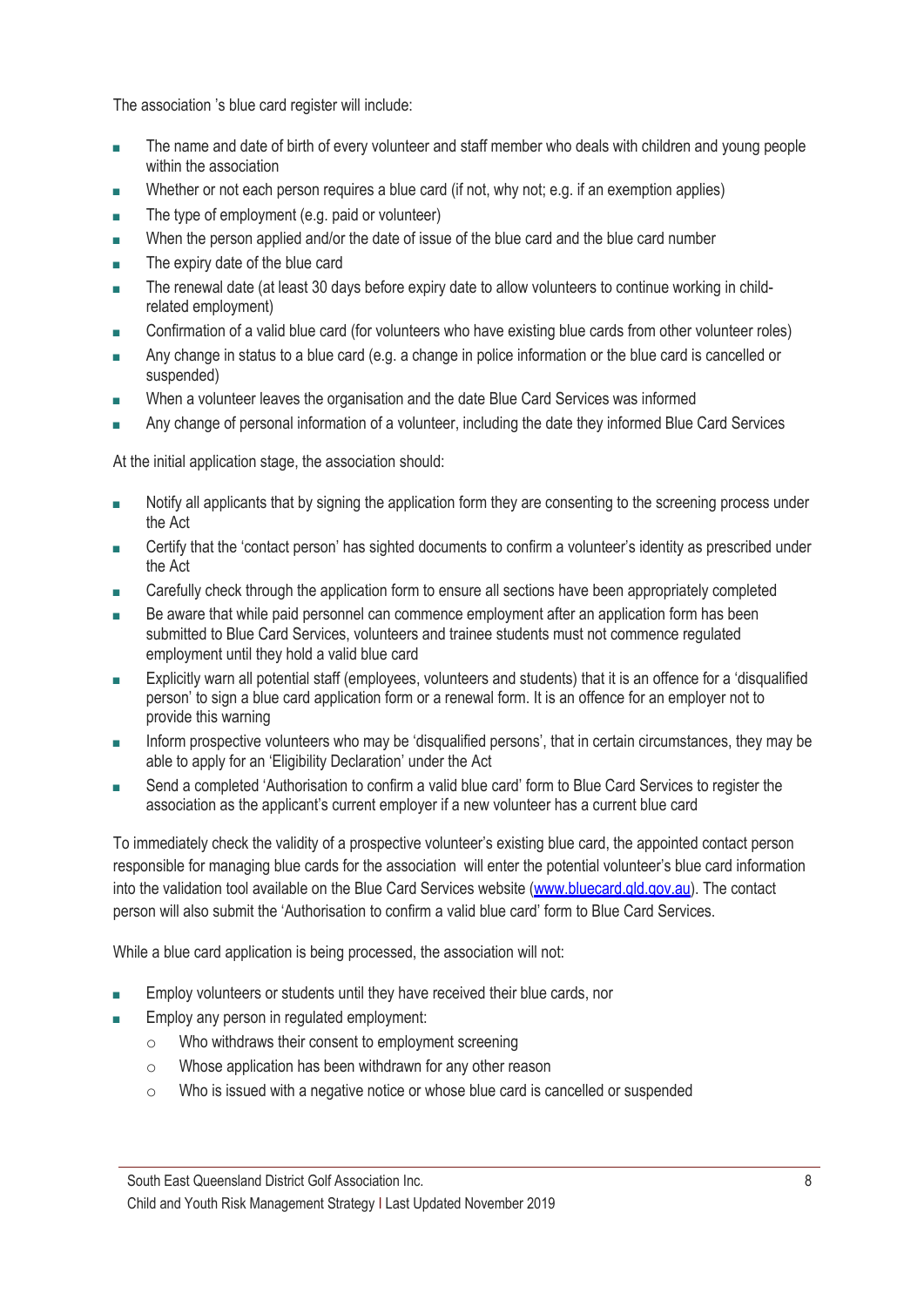If a volunteer has had a blue card cancelled or suspended or receives a negative notice after a change in police information, the association will:

Ensure the volunteer does not continue to undertake child related work (work that is regulated by the Act), and if the volunteer does continue employment in work that is not child-related, ensure that appropriate policies and procedures are in place to manage any risks of harm to children and young people that may arise as a result of the person's ongoing employment within the association

If an applicant or blue card holder stops working for the association or if the contact person for the association changes, the association will notify Blue Card Services of the change.

# 7 High Risk Activities and Special Events

Volunteers have less control over special events and activities that are conducted by other organisations. The association must therefore ensure that participating in special or 'away' events or activities will not compromise South East Queensland District Golf Association's commitment to providing a safe environment for children and young people by:

- Establishing the context of the activity
- Identifying and analysing the risks
- Evaluating the level of risk and developing procedures to manage any risks
- Ensuring that enough information has been provided to parents or carers so they can make an informed decision about whether they want their children to participate
- Ensuring that event organisers are committed to an environment which is safe and friendly for children and young people and that they have developed policies and procedures supporting such an environment

## 8 Rights and Expectations of Parents and Guardians

Parents and guardians often turn to sport as a safe place for children to build character, develop skills, learn valuable lessons and to have fun. While involvement in sport remains a positive experience for most participants, parents should be aware that children can face the risk of being harassed or abused in sport. In addition to the association's volunteers, parents can play a key role in creating a safe environment for children in sport.

The following actions will help parents contribute to providing a safe environment:

- Maintain open and frank communication with association personnel. If things occur that disturb you, talk to someone about them
- Speak out when you hear language or attitudes that contribute to a negative or unsafe environment. You may wish to pursue your issues with the management committee
- Make an effort to attend events and activities whenever you can
- If you volunteer and are asked to take part in screening, accept this as a positive step to keep children and young people safe
- Make sure you are not part of the problem; don't engage in verbal abuse of officials or coaches
- Know and abide by the association 's codes of conduct and encourage others to do the same
- Encourage your child to play by the rules
- Never ridicule a child for making a mistake

South East Queensland District Golf Association Inc.